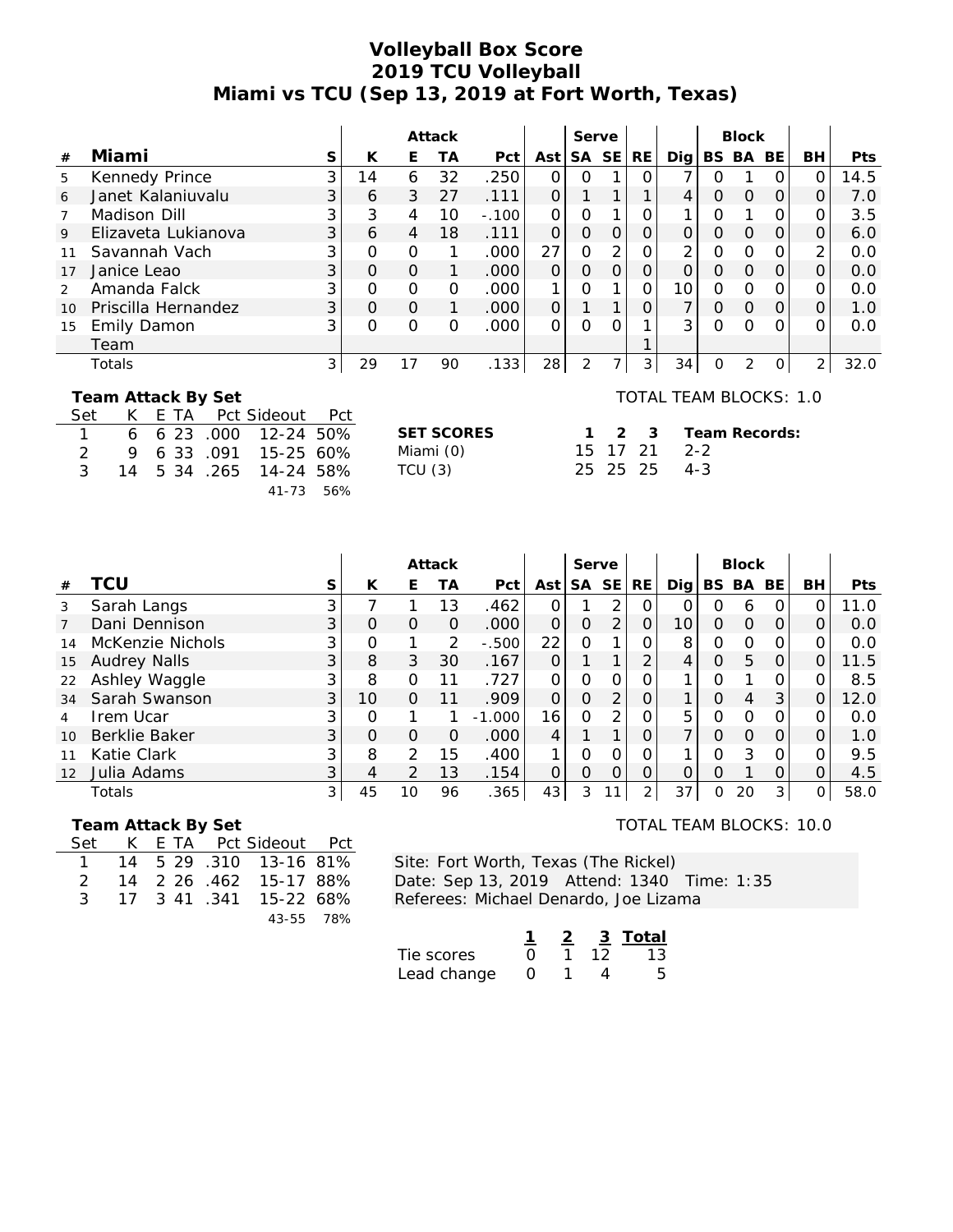# **Volleyball Box Score 2019 TCU Volleyball Miami vs TCU (Sep 13, 2019 at Fort Worth, Texas)**

|                 |                     |                |              |          | <b>ATTACK</b> |         |          | <b>SET</b> |      |       |          | <b>SERVE</b> |                   |          | <b>RECEIVE</b> |       |                 |                  | <b>BLOCK</b>  |          |                |        |
|-----------------|---------------------|----------------|--------------|----------|---------------|---------|----------|------------|------|-------|----------|--------------|-------------------|----------|----------------|-------|-----------------|------------------|---------------|----------|----------------|--------|
|                 | ## Miami            |                | K            | Н.       | ТA            | Pct     | Ast      | <b>TA</b>  | Pct  | SA SE |          | TA           | Pct               |          | 0 RE           | Pct   | Dig BS BA BE    |                  |               |          | <b>BHE</b>     | Points |
| 5               | Kennedy Prince      | 31             | 14           | 6        | 32            | .250    | $\Omega$ |            | .000 |       |          | 10           | .9001             | 13       | $\Omega$       | 1000l |                 | $\left( \right)$ |               |          | Ω              | 14.5   |
| 6               | Janet Kalaniuvalu   | 31             | 6            | 3        | 27            | .111    | $\Omega$ | 2          | .000 |       |          | 11           | .909              |          |                | .500  | $\frac{4}{ }$   | 0                | $\Omega$      | $\Omega$ | $\Omega$       | 7.0    |
|                 | Madison Dill        | $\overline{3}$ | 3            | 4        | 10            | $-.100$ | $\Omega$ | $\Omega$   | .000 | O     |          |              | 857               | $\Omega$ | Ω              | .000l |                 | 0                |               | $\Omega$ | 0              | 3.5    |
| 9               | Elizaveta Lukianova | 31             | 6            | 4        | 18            | .111    | $\Omega$ |            | .000 | 0     | $\Omega$ | $\Omega$     | .000 <sub>1</sub> | $\Omega$ | $\Omega$       | .000  | $\Omega$        | 0                | $\mathcal{O}$ | $\Omega$ | $\Omega$       | 6.0    |
| 11              | Savannah Vach       |                | O            |          |               | .000    | 27       | 89         | .303 | Ω     |          | 8            | 750               | $\Omega$ | $\Omega$       | .000  |                 | 0                | $\Omega$      |          | $\overline{2}$ | 0.0    |
| 17              | Janice Leao         | 31             | $\mathbf{O}$ | $\Omega$ |               | .000    | $\Omega$ | $\Omega$   | .000 | 0     | $\Omega$ | $\Omega$     | 000               | $\Omega$ | $\Omega$       | .000  | $\Omega$        | 0                | $\Omega$      | $\Omega$ | $\Omega$       | 0.0    |
| 2               | Amanda Falck        | $\overline{3}$ | $\Omega$     | O        |               | .0001   |          | 6          | .167 | O     |          | 8            | .875              | 19       | 0              | 1000  | 10 <sup>1</sup> | 0                | ∩             | $\Omega$ | O              | 0.0    |
| 10 <sup>1</sup> | Priscilla Hernandez | 31             | $\Omega$     | $\Omega$ |               | .000    | $\Omega$ | $\Omega$   | .000 |       |          | 11           | .909              | 9        | $\Omega$       | 1000  |                 | $\Omega$         | $\Omega$      | $\Omega$ | $\Omega$       | 1.0    |
|                 | 15 Emily Damon      |                | $\Omega$     |          |               | .000    | $\Omega$ |            | .000 | Ω     | O        | $\Omega$     | .000              | 17       |                | .944  | 31              | 0                | $\Omega$      | $\Omega$ | O              | 0.0    |
|                 | Team                |                |              |          |               |         |          |            |      |       |          |              |                   |          |                |       |                 |                  |               |          |                |        |
|                 | Totals              | 3              | 29           | 17       | 90            | .1331   | 28       | 100        | 280  |       |          | 55           | .873              | 59       | 3              | .952  | 34              | $\Omega$         | 2             | $\Omega$ | 2              | 32.0   |

**SET SCORES 1 2 3** Miami (0)  $TCU(3)$ 

#### **Team Attack By Set**

| Set           |  | K E TA Pct Sideout Pct |  |
|---------------|--|------------------------|--|
| $\sim$ 1      |  | 6 6 23 .000 12-24 50%  |  |
| $\mathcal{L}$ |  | 9 6 33 .091 15-25 60%  |  |
| $\mathcal{R}$ |  | 14 5 34 .265 14-24 58% |  |
|               |  | $41 - 73$ 56%          |  |

| <b>, u i</b> u |  |
|----------------|--|
| 2-24 50%       |  |
| 5-25 60%       |  |
| l-24 58%       |  |
| 1-73 56%       |  |

### TOTAL TEAM BLOCKS: 1.0

|  | 1 2 3 Team Records: |
|--|---------------------|
|  | 15 17 21 2-2        |
|  | 25 25 25 4-3        |

|                |                     |                   |          |               | <b>ATTACK</b> |           |          | <b>SET</b> |                   |       |          | <b>SERVE</b> |                   |          | <b>RECEIVE</b> |      |                 |              | <b>BLOCK</b> |          |              |        |
|----------------|---------------------|-------------------|----------|---------------|---------------|-----------|----------|------------|-------------------|-------|----------|--------------|-------------------|----------|----------------|------|-----------------|--------------|--------------|----------|--------------|--------|
|                | ## TCU              |                   | К        | F             | <b>TA</b>     | Pct       | Ast      | <b>TA</b>  | Pct               | SA SE |          | <b>TA</b>    | Pct               |          | 0 RE           | Pct  |                 | Dig BS BA BE |              |          | <b>BHE</b>   | Points |
| 3              | Sarah Langs         | 3                 |          |               | 13            | .462      | 0        | $\Omega$   | .000 <sub>1</sub> |       |          | 3            | .333              | $\Omega$ | $\Omega$       | .000 | $\Omega$        | 0            | 6            |          |              | 11.0   |
| $\overline{7}$ | Dani Dennison       | 3 <sup>1</sup>    | $\Omega$ | Ω             | $\Omega$      | .000      | $\Omega$ | 3          | .000 <sub>l</sub> | 0     | 2        | 13           | .846              | 14       | $\Omega$       | 1000 | 10 <sup>1</sup> | $\Omega$     | $\Omega$     | $\Omega$ | 0            | 0.0    |
|                | 14 McKenzie Nichols | 3                 |          |               |               | $2 - 500$ | 22       | 43         | .512              | O     |          | 8            | .875              | $\Omega$ | $\Omega$       | .000 | 8               | 0            | O            |          | $\Omega$     | 0.0    |
|                | 15 Audrey Nalls     | 31                | 8        | 3             | 30            | .167      | 0        |            | .000              |       |          | 12           | .917              | 11       | 2              | .846 | $\overline{4}$  | 0            | 5.           | $\Omega$ | $\Omega$     | 11.5   |
|                | 22 Ashley Waggle    | $\lvert 3 \rvert$ | 8        | O             |               | .727      | 0        |            | .000              |       | O        | $\Omega$     | .000              | $\Omega$ | $\Omega$       | 000  |                 | 0            |              |          | $\Omega_{1}$ | 8.5    |
|                | 34 Sarah Swanson    | 3 <sup>1</sup>    | 10       | 0             |               | .909      | $\Omega$ |            | .000 <sub>l</sub> | 0     | 2        | 6            | .667              | $\Omega$ | $\Omega$       | .000 |                 | $\Omega$     | 4            | 3        | $\Omega$     | 12.0   |
| 4              | Irem Ucar           | 3                 |          |               |               | $-1.00$   | 16       | 29         | .552              | Ω     |          |              | .818              | $\Omega$ | $\Omega$       | .000 | 51              | 0            | O            |          | 0            | 0.0    |
|                | 10 Berklie Baker    | 3 <sup>1</sup>    | $\Omega$ | $\Omega$      | $\Omega$      | .000      | 4        | 16         | .250              |       |          | 20           | .950              | 19       | $\Omega$       | 1000 |                 | 0            | $\Omega$     | $\Omega$ | $\Omega$     | 1.0    |
|                | 11 Katie Clark      | $\overline{3}$    | 8        | $\mathcal{P}$ | 15            | .400      |          | 2          | .500              | n     | O        | $\Omega$     | .000              |          | $\Omega$       | 1000 |                 | 0            | 3            | $\Omega$ | 0            | 9.5    |
|                | 12 Julia Adams      | 3                 | 4        |               | 13            | .154      | $\Omega$ | $\Omega$   | .000              | 0     | $\Omega$ | $\Omega$     | .000 <sub>l</sub> |          | 0              | 1000 | $\Omega$        | $\Omega$     |              | $\Omega$ | 0            | 4.5    |
|                | Totals              | 31                | 45       | 10            | 96            | .365      | 43       | 96         | .448              |       | 3 1 1    | 73           | .849              | 46       | 2              | .958 | 37 <sup>1</sup> | 0            | 20           | 31       | 0            | 58.0   |

#### **Team Attack By Set**

| Set |  | K E TA Pct Sideout Pct   |  |
|-----|--|--------------------------|--|
|     |  | 1 14 5 29 310 13-16 81%  |  |
|     |  | 2 14 2 26 462 15-17 88%  |  |
|     |  | 3 17 3 41 .341 15-22 68% |  |
|     |  | 43-55 78%                |  |

Site: Fort Worth, Texas (The Rickel) Date: Sep 13, 2019 Attend: 1340 Time: 1:35 Referees: Michael Denardo, Joe Lizama

|             |                  | - 2 - |    | 3 Total |
|-------------|------------------|-------|----|---------|
| Tie scores  | $\cap$           |       | 12 | 13      |
| Lead change | $\left( \right)$ |       |    |         |

#### TOTAL TEAM BLOCKS: 10.0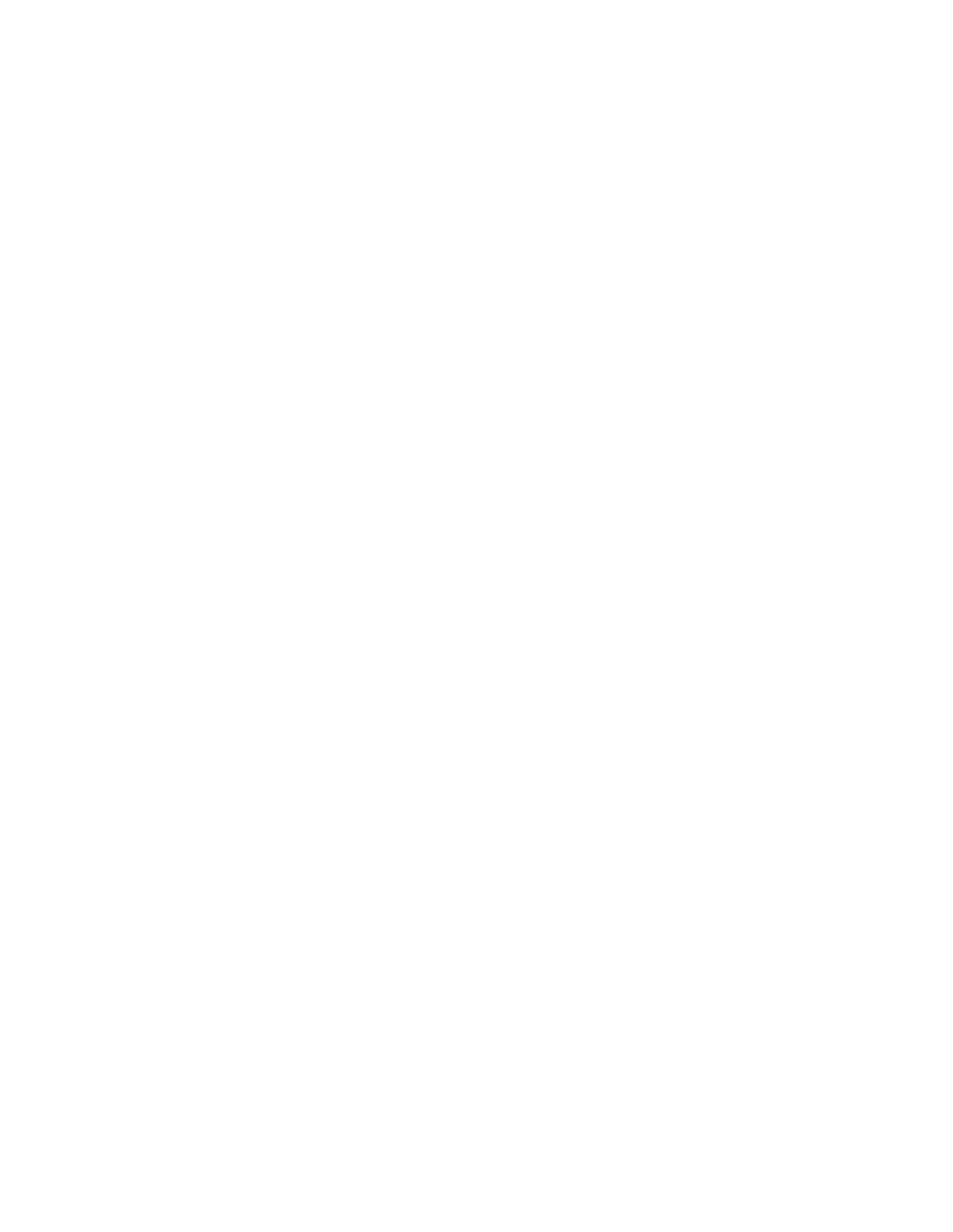## **Play-by-Play Summary (1st set) Miami vs TCU (Sep 13, 2019 at Fort Worth, Texas)**

| 1-0       | For TCU: Sarah Langs/Dani Dennison; Audrey Nalls/McKenzie Nichols; Ashley Waggle/Sarah Swanson; libero Berklie Baker.<br>For MIAMI: Kennedy Prince/Janet Kalaniuvalu; Madison Dill/Elizaveta Lukianova; Janice Leao/Savannah Vach; libero Amanda Falck.<br>[Savannah Vach] Attack error by Elizaveta Lukianova (block by Sarah Langs; Audrey Nalls). |
|-----------|------------------------------------------------------------------------------------------------------------------------------------------------------------------------------------------------------------------------------------------------------------------------------------------------------------------------------------------------------|
| $2 - 0$   | [Sarah Langs] Service ace (Janet Kalaniuvalu).                                                                                                                                                                                                                                                                                                       |
| $2 - 1$   | [Sarah Langs] Service error.                                                                                                                                                                                                                                                                                                                         |
| $3 - 1$   | [Janet Kalaniuvalu] Kill by Sarah Swanson (from McKenzie Nichols).                                                                                                                                                                                                                                                                                   |
| $3 - 2$   | [Irem Ucar] Kill by Kennedy Prince (from Savannah Vach), block error by Sarah Swanson.                                                                                                                                                                                                                                                               |
| $4 - 2$   | [Amanda Falck] Kill by Katie Clark (from Irem Ucar).                                                                                                                                                                                                                                                                                                 |
| $4 - 3$   | [Audrey Nalls] Kill by Elizaveta Lukianova (from Savannah Vach).                                                                                                                                                                                                                                                                                     |
| $5 - 3$   | [Priscilla Hernandez] Kill by Julia Adams.                                                                                                                                                                                                                                                                                                           |
| $6 - 3$   | [Berklie Baker] Attack error by Kennedy Prince.                                                                                                                                                                                                                                                                                                      |
| $6 - 4$   | [Berklie Baker] Attack error by Audrey Nalls.                                                                                                                                                                                                                                                                                                        |
| $7 - 4$   | [Kennedy Prince] Kill by Sarah Langs (from Irem Ucar).                                                                                                                                                                                                                                                                                               |
| $7 - 5$   | [McKenzie Nichols] Kill by Madison Dill (from Savannah Vach).                                                                                                                                                                                                                                                                                        |
| $8 - 5$   | [Madison Dill] Service error.                                                                                                                                                                                                                                                                                                                        |
| $9 - 5$   | [Dani Dennison] Kill by Sarah Langs (from McKenzie Nichols).                                                                                                                                                                                                                                                                                         |
|           | Timeout Miami.                                                                                                                                                                                                                                                                                                                                       |
| $10 - 5$  | [Dani Dennison] Kill by Sarah Langs.                                                                                                                                                                                                                                                                                                                 |
| $11 - 5$  | [Dani Dennison] Attack error by Janet Kalaniuvalu.                                                                                                                                                                                                                                                                                                   |
| $11 - 6$  | [Dani Dennison] Attack error by Audrey Nalls.                                                                                                                                                                                                                                                                                                        |
| $11 - 7$  | [Savannah Vach] Kill by Elizaveta Lukianova (from Savannah Vach).                                                                                                                                                                                                                                                                                    |
| $12 - 7$  | [Savannah Vach] Kill by Ashley Waggle (from McKenzie Nichols).                                                                                                                                                                                                                                                                                       |
| $12 - 8$  | [Sarah Langs] Service error.                                                                                                                                                                                                                                                                                                                         |
| $13 - 8$  | [Janet Kalaniuvalu] Kill by Sarah Swanson (from McKenzie Nichols).                                                                                                                                                                                                                                                                                   |
| $14 - 8$  | [Irem Ucar] Kill by Audrey Nalls (from Irem Ucar).                                                                                                                                                                                                                                                                                                   |
| $14-9$    | [Irem Ucar] Attack error by Irem Ucar.                                                                                                                                                                                                                                                                                                               |
| $14 - 10$ | [Amanda Falck] Kill by Kennedy Prince (from Savannah Vach).                                                                                                                                                                                                                                                                                          |
| $15 - 10$ | [Amanda Falck] Kill by Sarah Swanson (from Irem Ucar).                                                                                                                                                                                                                                                                                               |
| $15 - 11$ | [Audrey Nalls] Service error.                                                                                                                                                                                                                                                                                                                        |
| $16 - 11$ | [Priscilla Hernandez] Kill by Julia Adams (from Irem Ucar).                                                                                                                                                                                                                                                                                          |
|           | Previous play challenged; call stands as point TCU.                                                                                                                                                                                                                                                                                                  |
|           | 17-11 [Berklie Baker] Service ace (TEAM).                                                                                                                                                                                                                                                                                                            |
|           | 18-11 [Berklie Baker] Bad set by Savannah Vach.                                                                                                                                                                                                                                                                                                      |
|           | 19-11 [Berklie Baker] Attack error by Kennedy Prince (block by Sarah Langs; Katie Clark).<br>Timeout Miami.                                                                                                                                                                                                                                          |
|           |                                                                                                                                                                                                                                                                                                                                                      |

- 20-11 [Berklie Baker] Attack error by Kennedy Prince.
- 20-12 [Berklie Baker] Attack error by Katie Clark (block by Madison Dill; Kennedy Prince).<br>20-13 [Kennedy Prince] Attack error by Julia Adams.
- [Kennedy Prince] Attack error by Julia Adams.
- 21-13 [Kennedy Prince] Service error.
- 22-13 [McKenzie Nichols] Attack error by Madison Dill.
- 23-13 [McKenzie Nichols] Kill by Julia Adams (from McKenzie Nichols).
- 23-14 [McKenzie Nichols] Service error.
- 24-14 [Madison Dill] Kill by Sarah Langs (from McKenzie Nichols).
- 24-15 [Dani Dennison] Kill by Janet Kalaniuvalu (from Savannah Vach).
- 25-15 [Savannah Vach] Kill by Audrey Nalls (from McKenzie Nichols).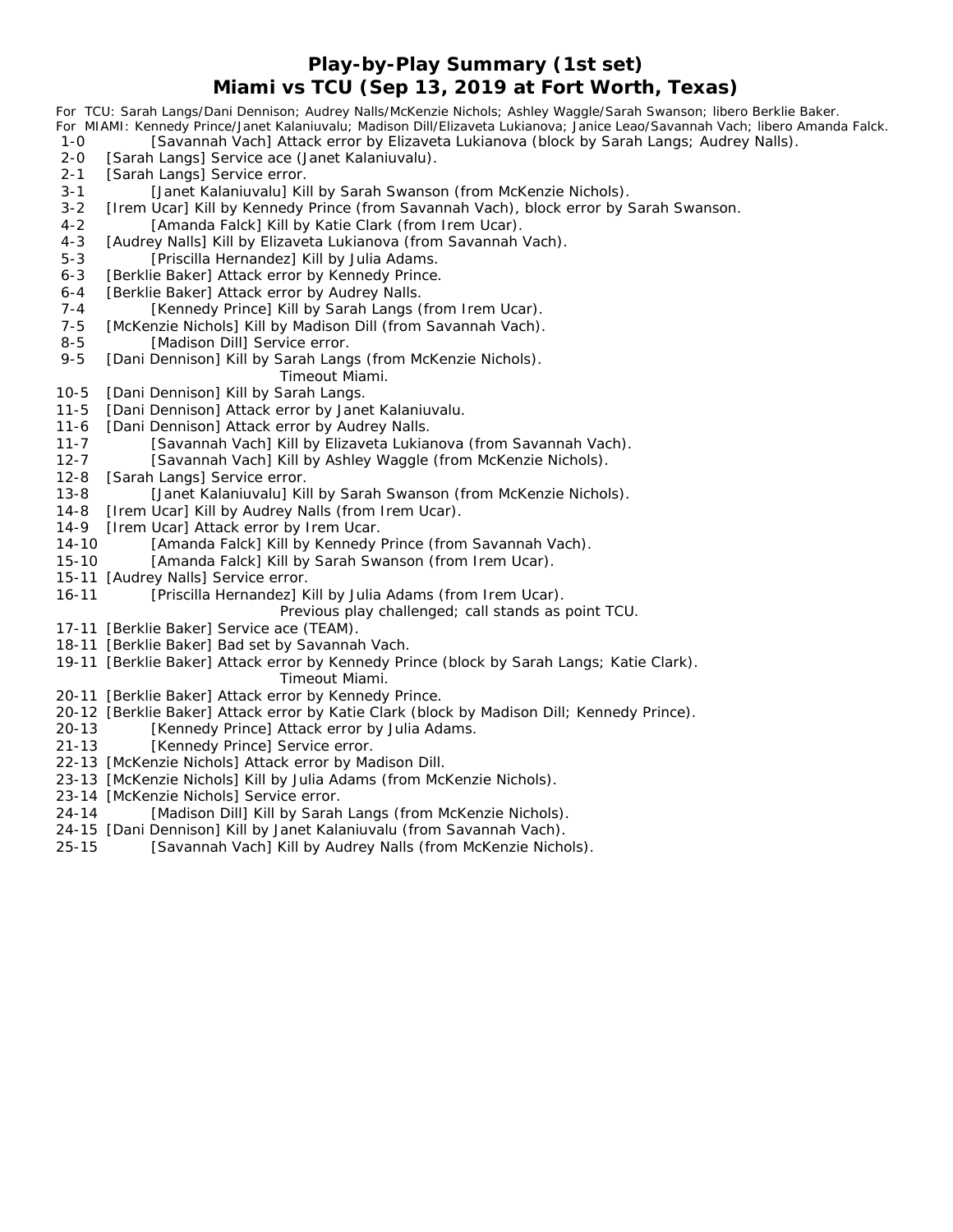## **Volleyball Box Score (1st set only) 2019 TCU Volleyball Miami vs TCU (Sep 13, 2019 at Fort Worth, Texas)**

|    |                     |   |          |          | Attack   |         |          | Serve     |           |     |               |   | <b>Block</b> |    |    |            |
|----|---------------------|---|----------|----------|----------|---------|----------|-----------|-----------|-----|---------------|---|--------------|----|----|------------|
| #  | Miami               | S | К        | Е        | ТA       | Pct     | Ast      | <b>SA</b> | <b>SE</b> | RE. | Dia l         |   | BS BA        | BE | BH | <b>Pts</b> |
| 5  | Kennedy Prince      |   | ◠        | 3        | 9        | $-.111$ |          |           |           |     | ⌒             |   |              |    |    | 2.5        |
| 6  | Janet Kalaniuvalu   |   |          |          | 6        | .000    | $\Omega$ | 0         |           |     | $\Omega$      | ი | $\Omega$     | O  |    | 1.0        |
|    | Madison Dill        |   |          |          | 4        | .000    | $\Omega$ | Ω         |           |     | ∩             | ი |              |    |    | 1.5        |
| 9  | Elizaveta Lukianova |   |          |          | 4        | .250    | $\Omega$ | 0         |           | 0   | $\Omega$      | Ω | $\Omega$     | O  |    | 2.0        |
|    | Savannah Vach       |   |          | O        | O        | .000    | 6        | Ο         |           |     |               | Ⴖ |              |    |    | 0.0        |
| 17 | Janice Leao         |   | Ο        | $\Omega$ | $\Omega$ | .000    | $\Omega$ | 0         |           | 0   |               | 0 | $\Omega$     | O  |    | 0.0        |
|    | Amanda Falck        |   |          | 0        | O        | .000    | $\Omega$ | Ω         |           |     | ⌒             | ი |              | Ω  |    | 0.0        |
| 10 | Priscilla Hernandez |   | $\Omega$ | $\Omega$ | $\Omega$ | .000    | $\Omega$ | O         |           |     |               | ი | $\Omega$     | O  | 0  | 0.0        |
| 15 | <b>Emily Damon</b>  |   | $\Omega$ | $\Omega$ | O        | .000    | $\Omega$ | Ω         |           |     | $\mathcal{P}$ | ∩ |              |    | Ω  | 0.0        |
|    | Team                |   |          |          |          |         |          |           |           |     |               |   |              |    |    |            |
|    | Totals              |   | 6        | 6        | 23       | .000    | 6        | ი         |           | ⌒   | 6             |   |              |    |    | 7.0        |

**SET SCORES 1 2 3** Miami (0)  $TCU(3)$ 

 **Team Attack By Set**

|                |  |             | Set K E TA Pct Sideout Pct                       |  |
|----------------|--|-------------|--------------------------------------------------|--|
| $\overline{1}$ |  |             | $6\quad 6\quad 23\quad 000\quad 12-24\quad 50\%$ |  |
| $\mathcal{D}$  |  |             | 0 0 0 000 15-0 0%                                |  |
| -3.            |  | 0 0 0 0 000 | 14-0 $0\%$                                       |  |
|                |  |             | 41-24 170%                                       |  |

### TOTAL TEAM BLOCKS: 1.0

|  | 1 2 3 Team Records: |
|--|---------------------|
|  | 15 17 21 2-2        |
|  | 25 25 25 4-3        |

|    |                      |   |          |                | Attack        |          |                | Serve    |               |               |                |          | <b>Block</b> |          |    |            |
|----|----------------------|---|----------|----------------|---------------|----------|----------------|----------|---------------|---------------|----------------|----------|--------------|----------|----|------------|
| #  | TCU                  | S | К        | E              | ТA            | Pct      | Ast            | SA SE    |               | <b>RE</b>     | Dia l          | BS BA    |              | BE.      | BH | <b>Pts</b> |
| 3  | Sarah Langs          |   | 4        | 0              | 6             | .667     |                |          | 2             | $\Omega$      |                |          | 2            |          |    | 6.0        |
| 7  | Dani Dennison        |   | $\Omega$ | 0              | $\Omega$      | .000     | $\overline{O}$ | $\Omega$ | $\Omega$      | $\Omega$      | 3              | $\Omega$ | $\Omega$     | $\Omega$ | Ο  | 0.0        |
| 14 | McKenzie Nichols     |   | 0        | 0              |               | .000     | ⇁              | $\Omega$ |               | Ο             | 2              | O        | $\Omega$     | O        |    | 0.0        |
| 15 | <b>Audrey Nalls</b>  |   | 2        | $\overline{2}$ | 8             | .000     | $\Omega$       | $\Omega$ |               | $\mathcal{O}$ | $\overline{2}$ | $\Omega$ | 1            | $\Omega$ |    | 2.5        |
| 22 | Ashley Waggle        |   | ◀        | 0              | $\mathcal{P}$ | .500     | 0              | $\Omega$ | $\Omega$      | $\Omega$      | 0              | $\Omega$ | $\Omega$     | ∩        |    | 1.0        |
| 34 | Sarah Swanson        |   | 3        | $\Omega$       | 3             | 1.000    | $\mathcal{O}$  | $\Omega$ | $\Omega$      | $\mathcal{O}$ |                | $\Omega$ | $\Omega$     |          |    | 3.0        |
| 4  | Irem Ucar            |   | 0        |                |               | $-1.000$ | 5              | $\Omega$ | $\Omega$      |               | 1              | $\Omega$ | $\Omega$     |          |    | 0.0        |
| 10 | <b>Berklie Baker</b> |   | $\Omega$ | $\Omega$       | $\Omega$      | .000     | $\Omega$       |          | $\Omega$      | $\Omega$      | $\Omega$       | $\Omega$ | $\Omega$     | $\Omega$ | 0  | 1.0        |
| 11 | Katie Clark          |   |          | 1              | 2             | .000     | 0              | $\Omega$ | $\mathcal{O}$ | $\Omega$      |                |          |              |          |    | 1.5        |
| 12 | Julia Adams          |   | 3        |                | 6             | .333     | O              | $\Omega$ | $\Omega$      | $\Omega$      | 0              | $\Omega$ | $\Omega$     | ∩        |    | 3.0        |
|    | Totals               |   | 14       | 5              | 29            | .310     | 12             | 2        | 4             | $\cap$        | 9              | O        |              |          | 0  | 18.0       |

 **Team Attack By Set**

| Set           |  |                               | K E TA Pct Sideout Pct |  |
|---------------|--|-------------------------------|------------------------|--|
|               |  |                               | 14 5 29 .310 13-16 81% |  |
| $\mathcal{D}$ |  | $0 \quad 0 \quad 0 \quad 000$ | 15-0 0%                |  |
| 3             |  | $0 \quad 0 \quad 0 \quad 000$ | $15-0$ 0%              |  |
|               |  |                               | 43-16 268%             |  |

TOTAL TEAM BLOCKS: 2.0

Site: Fort Worth, Texas (The Rickel) Date: Sep 13, 2019 Attend: 1340 Time: 1:35

Referees: Michael Denardo, Joe Lizama

|             |  | 3 | Total |
|-------------|--|---|-------|
| Tie scores  |  |   | 13    |
| Lead change |  |   |       |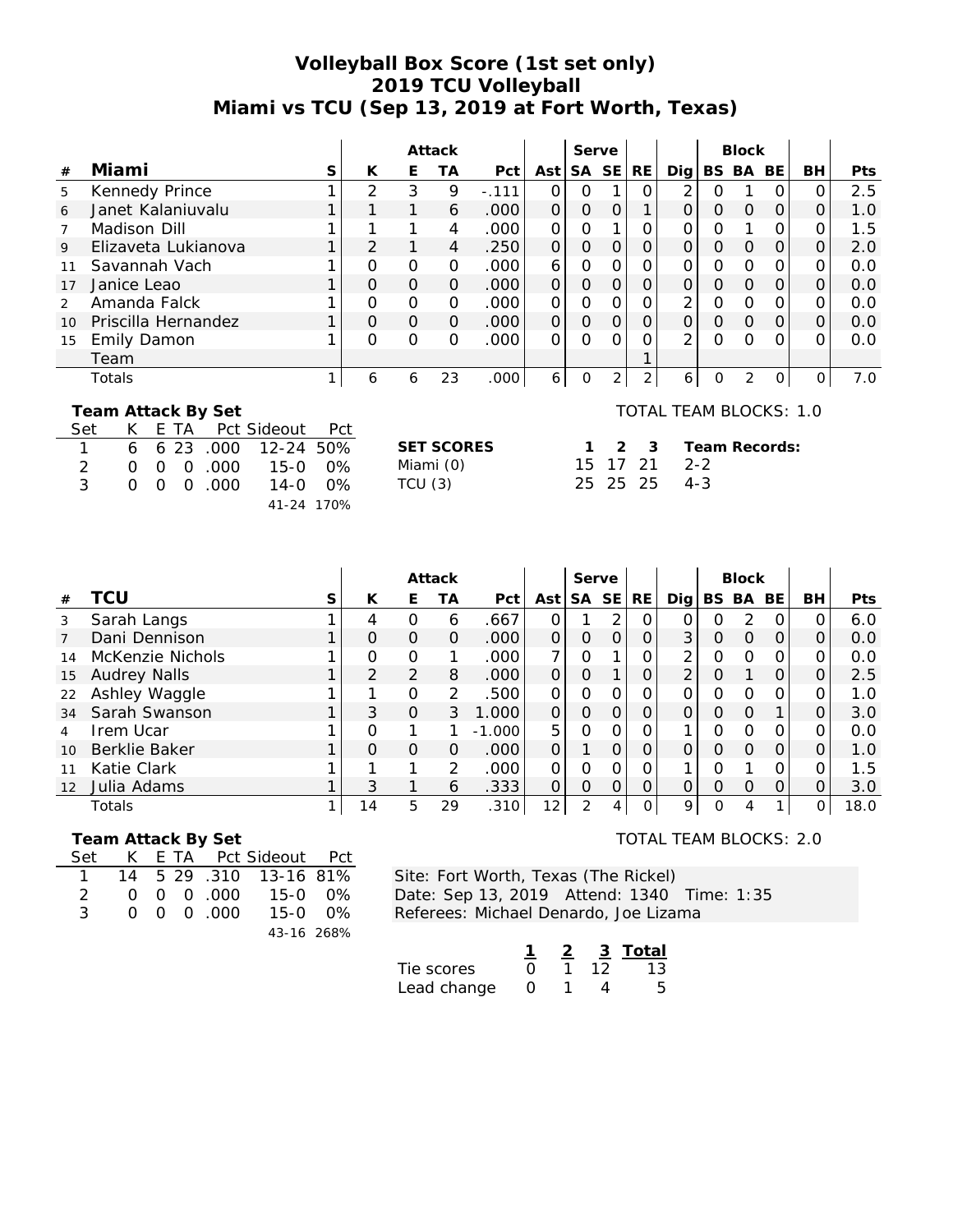### **Play-by-Play Summary (2nd set) Miami vs TCU (Sep 13, 2019 at Fort Worth, Texas)**

|           | For TCU: McKenzie Nichols/Audrey Nalls; Sarah Langs/Ashley Waggle; Sarah Swanson/Dani Dennison; libero Berklie Baker.<br>For MIAMI: Elizaveta Lukianova/Janice Leao; Janet Kalaniuvalu/Madison Dill; Savannah Vach/Kennedy Prince; libero Amanda Falck. |
|-----------|---------------------------------------------------------------------------------------------------------------------------------------------------------------------------------------------------------------------------------------------------------|
| $0 - 1$   | [Dani Dennison] Kill by Elizaveta Lukianova (from Savannah Vach).                                                                                                                                                                                       |
| $1 - 1$   | [Janet Kalaniuvalu] Kill by Ashley Waggle (from McKenzie Nichols).                                                                                                                                                                                      |
| $2 - 1$   | [Berklie Baker] Attack error by Elizaveta Lukianova (block by Audrey Nalls; Sarah Swanson).                                                                                                                                                             |
| $3 - 1$   | [Berklie Baker] Kill by Sarah Swanson (from McKenzie Nichols).                                                                                                                                                                                          |
| $4 - 1$   | [Berklie Baker] Kill by Audrey Nalls (from Berklie Baker).                                                                                                                                                                                              |
| $4 - 2$   | [Berklie Baker] Service error.                                                                                                                                                                                                                          |
| $5 - 2$   | [Amanda Falck] Kill by Sarah Swanson (from McKenzie Nichols).                                                                                                                                                                                           |
| $6 - 2$   | [Irem Ucar] Attack error by Kennedy Prince (block by Katie Clark; Sarah Swanson).                                                                                                                                                                       |
| $6 - 3$   | [Irem Ucar] Service error.                                                                                                                                                                                                                              |
| $7 - 3$   | [Priscilla Hernandez] Kill by Katie Clark (from Irem Ucar).                                                                                                                                                                                             |
| $7 - 4$   | [Audrey Nalls] Kill by Kennedy Prince (from Savannah Vach), block error by Sarah Swanson.                                                                                                                                                               |
| $8 - 4$   | [Kennedy Prince] Attack error by Madison Dill.                                                                                                                                                                                                          |
| $9 - 4$   | [Sarah Swanson] Kill by Katie Clark (from Irem Ucar).                                                                                                                                                                                                   |
|           | Timeout Miami.                                                                                                                                                                                                                                          |
| $10 - 4$  | [Sarah Swanson] Attack error by Madison Dill (block by Sarah Langs; Julia Adams).                                                                                                                                                                       |
| $10 - 5$  | [Sarah Swanson] Attack error by Katie Clark.                                                                                                                                                                                                            |
| $11 - 5$  | [Madison Dill] Kill by Sarah Langs (from Irem Ucar).                                                                                                                                                                                                    |
| $11 - 6$  | [McKenzie Nichols] Kill by Janet Kalaniuvalu (from Savannah Vach).                                                                                                                                                                                      |
| $12-6$    | [Savannah Vach] Service error.                                                                                                                                                                                                                          |
| $13 - 6$  | [Dani Dennison] Kill by Audrey Nalls (from McKenzie Nichols).                                                                                                                                                                                           |
| $13 - 7$  | [Dani Dennison] Service error.                                                                                                                                                                                                                          |
| $13 - 8$  | [Janet Kalaniuvalu] Service ace (Audrey Nalls).                                                                                                                                                                                                         |
| $14 - 8$  | [Janet Kalaniuvalu] Attack error by Elizaveta Lukianova (block by Sarah Langs; Audrey Nalls).                                                                                                                                                           |
| $14-9$    | [Berklie Baker] Kill by Kennedy Prince (from Savannah Vach).                                                                                                                                                                                            |
| $15 - 9$  | [Amanda Falck] Kill by Sarah Swanson (from McKenzie Nichols).                                                                                                                                                                                           |
| $15 - 10$ | [Irem Ucar] Kill by Kennedy Prince (from Amanda Falck).                                                                                                                                                                                                 |
| $16 - 10$ | [Priscilla Hernandez] Kill by Sarah Swanson (from Irem Ucar).                                                                                                                                                                                           |
|           | 17-10 [Audrey Nalls] Service ace (Emily Damon).                                                                                                                                                                                                         |
|           | 18-10 [Audrey Nalls] Ball handling error by Savannah Vach.                                                                                                                                                                                              |
|           | 19-10 [Audrey Nalls] Attack error by Kennedy Prince (block by Sarah Swanson; Katie Clark).                                                                                                                                                              |
|           | Timeout Miami.                                                                                                                                                                                                                                          |
|           | 19-11 [Audrey Nalls] Kill by Madison Dill (from Savannah Vach).                                                                                                                                                                                         |
| $20 - 11$ | [Kennedy Prince] Kill by Sarah Swanson (from Irem Ucar).                                                                                                                                                                                                |
|           | 20-12 [Sarah Swanson] Service error.                                                                                                                                                                                                                    |
| $21 - 12$ | [Madison Dill] Kill by Sarah Langs (from Katie Clark).                                                                                                                                                                                                  |
|           | 21-13 [McKenzie Nichols] Attack error by Julia Adams.                                                                                                                                                                                                   |

- 22-13 [Savannah Vach] Kill by Ashley Waggle (from McKenzie Nichols).
- 22-14 [Dani Dennison] Kill by Elizaveta Lukianova (from Savannah Vach).
- 23-14 [Janet Kalaniuvalu] Kill by Audrey Nalls (from McKenzie Nichols).
- 23-15 [Berklie Baker] Kill by Kennedy Prince.
- 24-15 [Amanda Falck] Service error.
- 24-16 [Irem Ucar] Kill by Kennedy Prince (from Savannah Vach).
- 24-17 [Priscilla Hernandez] Service ace (Audrey Nalls).<br>25-17 [Priscilla Hernandez] Service error.
- [Priscilla Hernandez] Service error.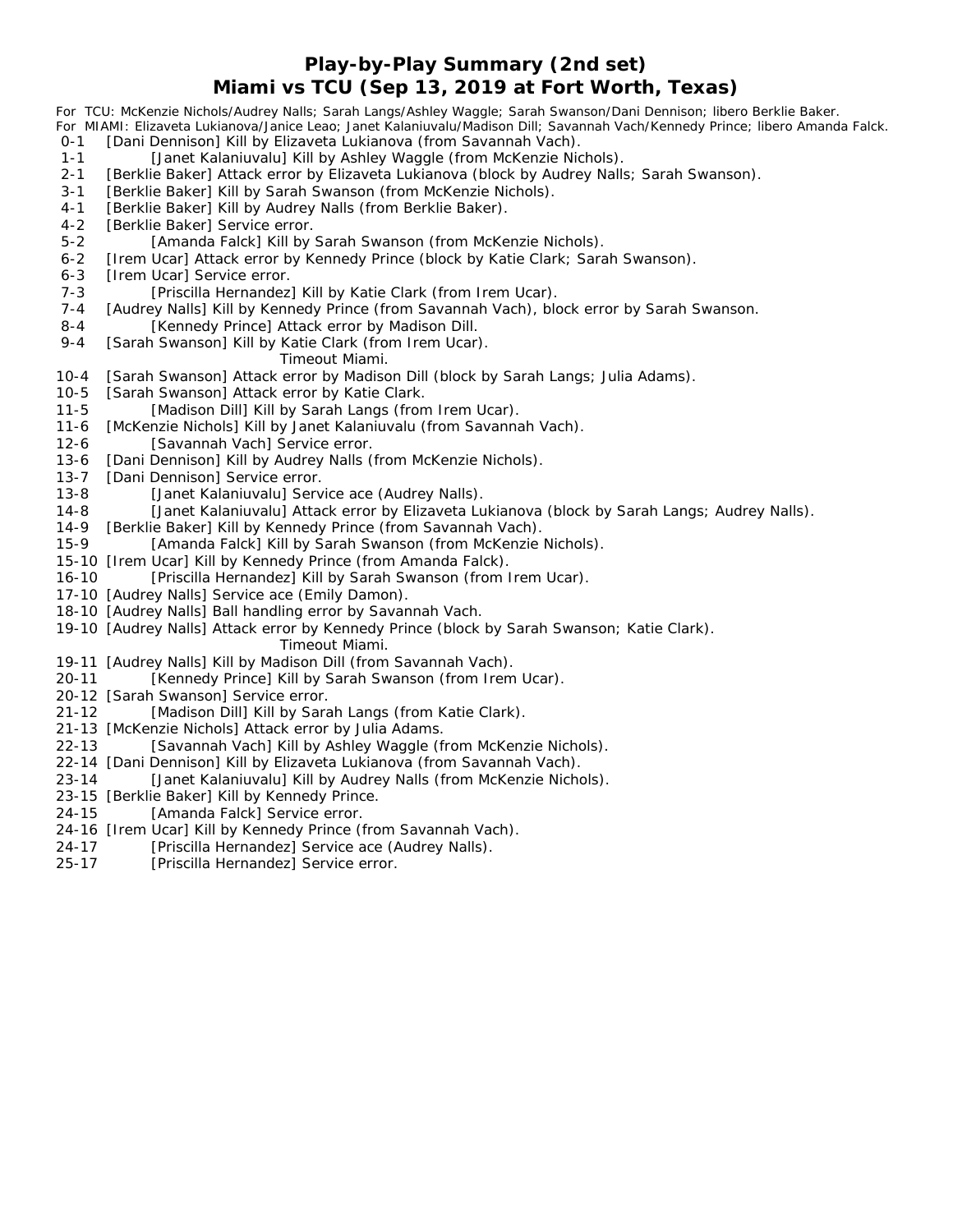# **Volleyball Box Score (2nd set only) 2019 TCU Volleyball Miami vs TCU (Sep 13, 2019 at Fort Worth, Texas)**

|               |                                                                                      |       |          |               | Attack            |         |                | Serve     |           |     |     |          | <b>Block</b> |               |    |            |
|---------------|--------------------------------------------------------------------------------------|-------|----------|---------------|-------------------|---------|----------------|-----------|-----------|-----|-----|----------|--------------|---------------|----|------------|
| #             | Miami                                                                                | S     | K        | Е             | ТA                | Pct     | Ast            | <b>SA</b> | <b>SE</b> | RE. | Dig |          | BS BA        | BE            | BН | <b>Pts</b> |
| 5             | Kennedy Prince                                                                       |       | 5        | 2             | 11                | .273    | $\Omega$       | Ο         | Ω         | Ω   | 2   | 0        | O            | Ω             |    | 5.0        |
| 6             | Janet Kalaniuvalu                                                                    |       |          | $\Omega$      | 9                 | .111    | 0              | 1         | $\Omega$  | 0   |     | Ο        | $\Omega$     | 0             | 0  | 2.0        |
| 7             | Madison Dill                                                                         |       |          | 2             | 3                 | $-.333$ | $\Omega$       | O         | O         | 0   | Ω   | Ο        | $\Omega$     | O             |    | 1.0        |
| 9             | Elizaveta Lukianova                                                                  |       | 2        | 2             | 9                 | .000    | $\Omega$       | O         | $\Omega$  | 0   | 0   | $\Omega$ | $\Omega$     | $\Omega$      | O  | 2.0        |
| 11            | Savannah Vach                                                                        |       | 0        | $\mathcal{O}$ | $\Omega$          | .000    | $\overline{7}$ | 0         |           |     | 2   | 0        | $\Omega$     | Ω             |    | 0.0        |
| 17            | Janice Leao                                                                          |       | $\Omega$ | $\Omega$      | 1                 | .000.   | $\Omega$       | O         | $\Omega$  | 0   | O   | O        | $\Omega$     | 0             | O  | 0.0        |
| $\mathcal{P}$ | Amanda Falck                                                                         |       | O        | $\Omega$      | $\Omega$          | .000    | 1              | Ω         |           |     | 3   | Ω        | $\Omega$     | Ω             |    | 0.0        |
| 10            | Priscilla Hernandez                                                                  |       | $\Omega$ | $\Omega$      | $\Omega$          | .000    | O              |           |           | 0   |     | Ο        | $\Omega$     | O             | O  | 1.0        |
| 15            | Emily Damon                                                                          |       | O        | $\Omega$      | $\Omega$          | .000    | $\Omega$       | Ω         | O         |     | Ω   | 0        | $\Omega$     | O             | Ω  | 0.0        |
|               | Totals                                                                               |       | 9        | 6             | 33                | .091    | 8              | 2         | 3         | 1   | 9   | $\Omega$ | $\Omega$     | 0             |    | 11.0       |
|               | TOTAL TEAM BLOCKS: 0.0<br>Team Attack By Set<br>Pct Sideout<br>Set<br>F<br>Pct<br>TА |       |          |               |                   |         |                |           |           |     |     |          |              |               |    |            |
|               | $12 - 0$<br>000<br>0<br>Ο<br>O                                                       | $0\%$ |          |               | <b>SET SCORES</b> |         |                |           | 2         | 3   |     |          |              | Team Records: |    |            |

|   |  |  | 1   0  0  0  000   12-0  0% |  |
|---|--|--|-----------------------------|--|
| 2 |  |  | 9 6 33 .091 15-25 60%       |  |
| 3 |  |  | 0 0 0 0 000 14-0 0%         |  |
|   |  |  | 41-25 163%                  |  |

| <b>SET SCORES</b> | 1 2 3    |  |
|-------------------|----------|--|
| Miami (0)         | 15 17 21 |  |
| TCU(3)            | 25 25 25 |  |
|                   |          |  |

|  | 1 2 3 Team Records |
|--|--------------------|
|  | 15 17 21 2-2       |
|  | 25 25 25 4-3       |

|                   |                      |   |          |               | Attack |         |                | Serve     |                |                |     |          | <b>Block</b> |          |    |      |
|-------------------|----------------------|---|----------|---------------|--------|---------|----------------|-----------|----------------|----------------|-----|----------|--------------|----------|----|------|
| #                 | TCU                  | S | К        | E.            | ТA     | Pct     | Ast            | <b>SA</b> | <b>SE</b>      | <b>RE</b>      | Dig | BS BA    |              | BE.      | BH | Pts  |
| 3                 | Sarah Langs          |   | っ        |               | 3      | .667    | Ο              | O         | $\overline{O}$ | $\Omega$       |     |          | っ            |          |    | 3.0  |
|                   | Dani Dennison        |   | O        | $\Omega$      | 0      | .000    | 0              | $\circ$   | 1              | $\Omega$       |     | O        | O            | $\Omega$ |    | 0.0  |
| 14                | McKenzie Nichols     |   | O        | O             | 0      | .000    | $\overline{7}$ | $\Omega$  | 0              | $\Omega$       | 1.  | O        | $\Omega$     | ∩        |    | 0.0  |
| 15                | <b>Audrey Nalls</b>  |   | 3        | $\Omega$      | 6      | .500    | 0              |           | $\Omega$       | 2              | 1   | $\Omega$ | 2            | O        |    | 5.0  |
| 22                | Ashley Waggle        |   | っ        | O             | 4      | .500    | 0              | $\Omega$  | $\Omega$       | Ο              |     |          | O            |          |    | 2.0  |
| 34                | Sarah Swanson        |   | 5        | $\Omega$      | 5      | 1.000   | 0              | $\Omega$  |                | $\Omega$       | 1   | O        | 3            |          |    | 6.5  |
|                   | <b>Irem Ucar</b>     |   | O        | O             | Ο      | .000    | 5              | $\Omega$  |                | $\Omega$       | ↷   |          | O            |          |    | 0.0  |
| 10                | <b>Berklie Baker</b> |   | $\Omega$ | $\Omega$      | 0      | .000    | 1              | O         |                | $\Omega$       |     | O        | O            | $\Omega$ |    | 0.0  |
| 11                | Katie Clark          |   | っ        |               | 5      | .200    | 1              | $\Omega$  | $\Omega$       | $\Omega$       | ∩   |          | っ            |          |    | 3.0  |
| $12 \overline{ }$ | Julia Adams          |   | $\Omega$ |               | 3      | $-.333$ | 0              | $\Omega$  | $\overline{O}$ | $\Omega$       | 0   | $\Omega$ |              |          |    | 0.5  |
|                   | Totals               |   | 14       | $\mathcal{P}$ | 26     | .462    | 14             |           | 4              | $\overline{2}$ | 14  | 0        | 10           |          |    | 20.0 |

#### **Team Attack By Set**

|               |  |  | Set K E TA Pct Sideout Pct |  |
|---------------|--|--|----------------------------|--|
|               |  |  | 1 0 0 0 0 000 13-0 0%      |  |
| $\mathcal{P}$ |  |  | 14 2 26 .462 15-17 88%     |  |
| 3             |  |  | 0 0 0 000 15-0 0%          |  |
|               |  |  | 43-17 252%                 |  |

Site: Fort Worth, Texas (The Rickel) Date: Sep 13, 2019 Attend: 1340 Time: 1:35 Referees: Michael Denardo, Joe Lizama

|             |        |    | 3 Total |
|-------------|--------|----|---------|
| Tie scores  | $\cap$ | 12 | 13      |
| Lead change | $\cap$ |    |         |

## TOTAL TEAM BLOCKS: 5.0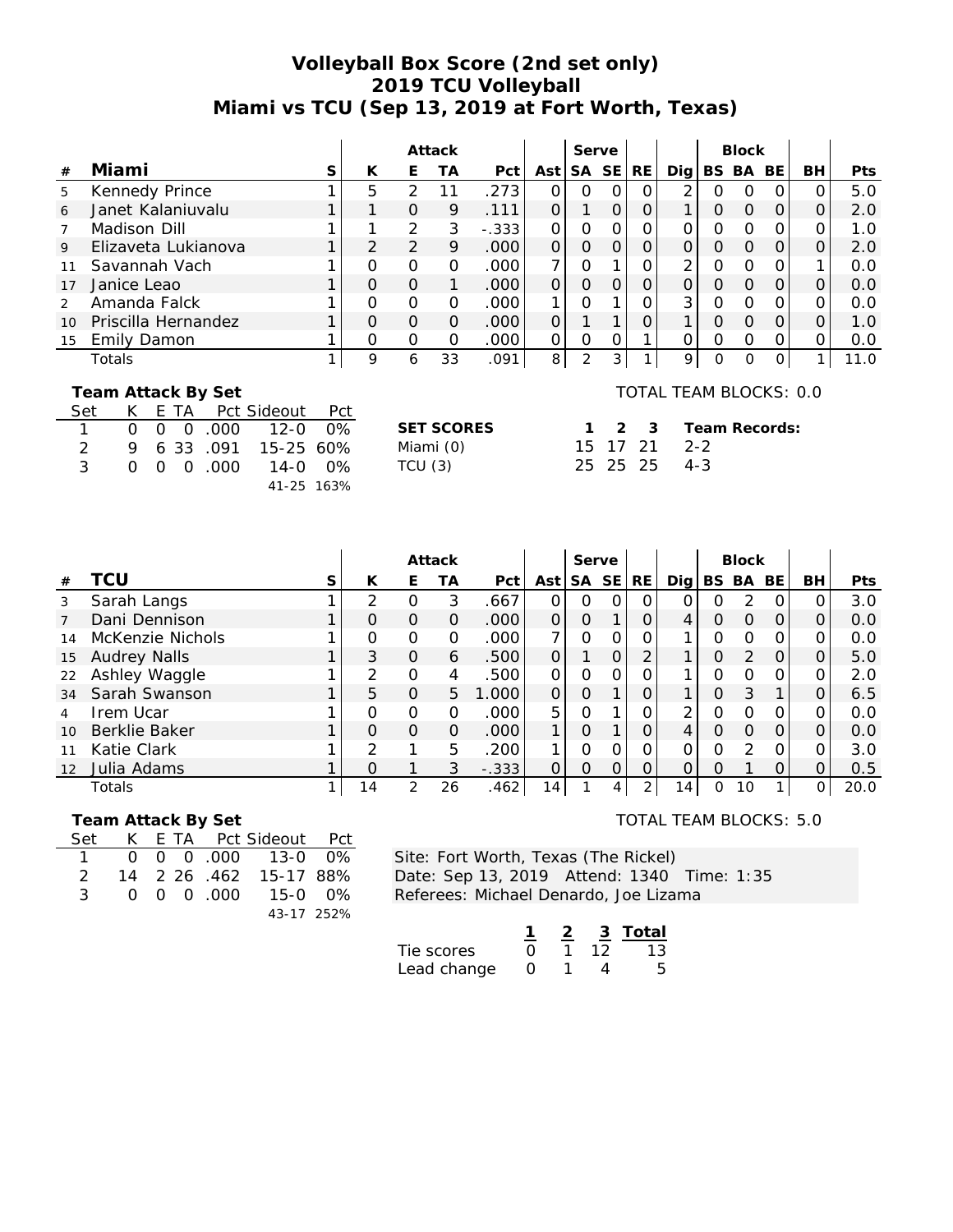### **Play-by-Play Summary (3rd set) Miami vs TCU (Sep 13, 2019 at Fort Worth, Texas)**

|           | For MIAMI: Priscilla Hernandez/Kennedy Prince; Madison Dill/Savannah Vach; Janet Kalaniuvalu/Janice Leao; libero Amanda Falck. |
|-----------|--------------------------------------------------------------------------------------------------------------------------------|
|           | For TCU: Ashley Waggle/McKenzie Nichols; Sarah Langs/Audrey Nalls; Sarah Swanson/Dani Dennison; libero Berklie Baker.          |
| $1 - 0$   | [Priscilla Hernandez] Kill by Ashley Waggle (from Berklie Baker).                                                              |
| $2 - 0$   | [Berklie Baker] Attack error by Madison Dill.                                                                                  |
| $2 - 1$   | [Berklie Baker] Kill by Kennedy Prince (from Savannah Vach).                                                                   |
| $3 - 1$   | [Kennedy Prince] Kill by Sarah Swanson (from McKenzie Nichols).                                                                |
| $3 - 2$   | [Irem Ucar] Service error.                                                                                                     |
| $4 - 2$   | [Madison Dill] Kill by Katie Clark (from Irem Ucar).                                                                           |
| $4 - 3$   | [Audrey Nalls] Kill by Janet Kalaniuvalu (from Savannah Vach).                                                                 |
| $5 - 3$   | [Savannah Vach] Kill by Katie Clark (from Irem Ucar).                                                                          |
| $5 - 4$   | [Sarah Swanson] Service error.                                                                                                 |
| $5-5$     | [Janet Kalaniuvalu] Attack error by Sarah Langs.                                                                               |
| $5 - 6$   | [Janet Kalaniuvalu] Kill by Elizaveta Lukianova (from Savannah Vach).                                                          |
| $6 - 6$   | [Janet Kalaniuvalu] Kill by Julia Adams (from Irem Ucar).                                                                      |
| $6 - 7$   | [McKenzie Nichols] Kill by Kennedy Prince (from Savannah Vach).                                                                |
| $7 - 7$   | [Amanda Falck] Kill by Ashley Waggle (from McKenzie Nichols).                                                                  |
| $8 - 7$   | [Dani Dennison] Attack error by Elizaveta Lukianova (block by Sarah Langs; Audrey Nalls).                                      |
| $8 - 8$   | [Dani Dennison] Kill by Kennedy Prince (from Savannah Vach).                                                                   |
| $9 - 8$   | [Priscilla Hernandez] Attack error by Kennedy Prince (block by Sarah Langs; Ashley Waggle).                                    |
| $10 - 8$  | [Berklie Baker] Kill by Audrey Nalls (from Berklie Baker).                                                                     |
| $10-9$    | [Berklie Baker] Kill by Kennedy Prince (from Savannah Vach).                                                                   |
| $10 - 10$ | [Kennedy Prince] Attack error by McKenzie Nichols.                                                                             |
| $10 - 11$ | [Kennedy Prince] Kill by Madison Dill (from Savannah Vach).                                                                    |
| $11 - 11$ | [Kennedy Prince] Kill by Ashley Waggle (from McKenzie Nichols).                                                                |
|           | 11-12 [Irem Ucar] Kill by Janet Kalaniuvalu (from Savannah Vach), block error by Sarah Swanson.                                |
| $12 - 12$ | [Madison Dill] Attack error by Janet Kalaniuvalu (block by Sarah Swanson; Audrey Nalls).                                       |
|           | 12-13 [Audrey Nalls] Kill by Janet Kalaniuvalu (from Savannah Vach).                                                           |
| $13 - 13$ | [Savannah Vach] Service error.                                                                                                 |
|           | 13-14 [Sarah Swanson] Kill by Elizaveta Lukianova (from Savannah Vach).                                                        |
| $13 - 15$ | [Janet Kalaniuvalu] Bad set by Irem Ucar.                                                                                      |
|           | Timeout (Media).                                                                                                               |
| $14 - 15$ | [Janet Kalaniuvalu] Service error.                                                                                             |
|           | 14-16 [McKenzie Nichols] Kill by Kennedy Prince (from Savannah Vach).                                                          |
| 15-16     | [Amanda Falck] Kill by Ashley Waggle (from McKenzie Nichols).                                                                  |
|           | 16-16 [Dani Dennison] Kill by Sarah Langs (from McKenzie Nichols).                                                             |
|           | 16-17 [Dani Dennison] Service error.                                                                                           |
| $16 - 18$ | [Priscilla Hernandez] Kill by Kennedy Prince (from Savannah Vach).                                                             |
|           | Timeout TCU.                                                                                                                   |
|           |                                                                                                                                |
| $16 - 19$ | [Priscilla Hernandez] Attack error by Audrey Nalls.<br>Previous play challenged by Miami; call reversed to Miami Point.        |
|           |                                                                                                                                |
| $17 - 19$ | [Priscilla Hernandez] Kill by Ashley Waggle (from McKenzie Nichols).                                                           |
|           | 18-19 [Berklie Baker] Kill by Audrey Nalls (from McKenzie Nichols).                                                            |
|           | 19-19 [Berklie Baker] Kill by Audrey Nalls (from McKenzie Nichols).                                                            |
|           | Timeout Miami.                                                                                                                 |
|           | 19-20 [Berklie Baker] Kill by Kennedy Prince (from Savannah Vach).                                                             |
| $20 - 20$ | [Kennedy Prince] Ball handling error by Savannah Vach.                                                                         |
| $21 - 20$ | [Irem Ucar] Attack error by Janet Kalaniuvalu.                                                                                 |
| $21 - 21$ | [Irem Ucar] Kill by Janet Kalaniuvalu (from Savannah Vach).                                                                    |
| $22 - 21$ | [Madison Dill] Kill by Katie Clark (from Irem Ucar).                                                                           |

23-21 [Audrey Nalls] Kill by Sarah Swanson (from Irem Ucar).

#### *Timeout Miami.*

- 24-21 [Audrey Nalls] Kill by Katie Clark (from Berklie Baker).
- 25-21 [Audrey Nalls] Kill by Katie Clark (from Irem Ucar).